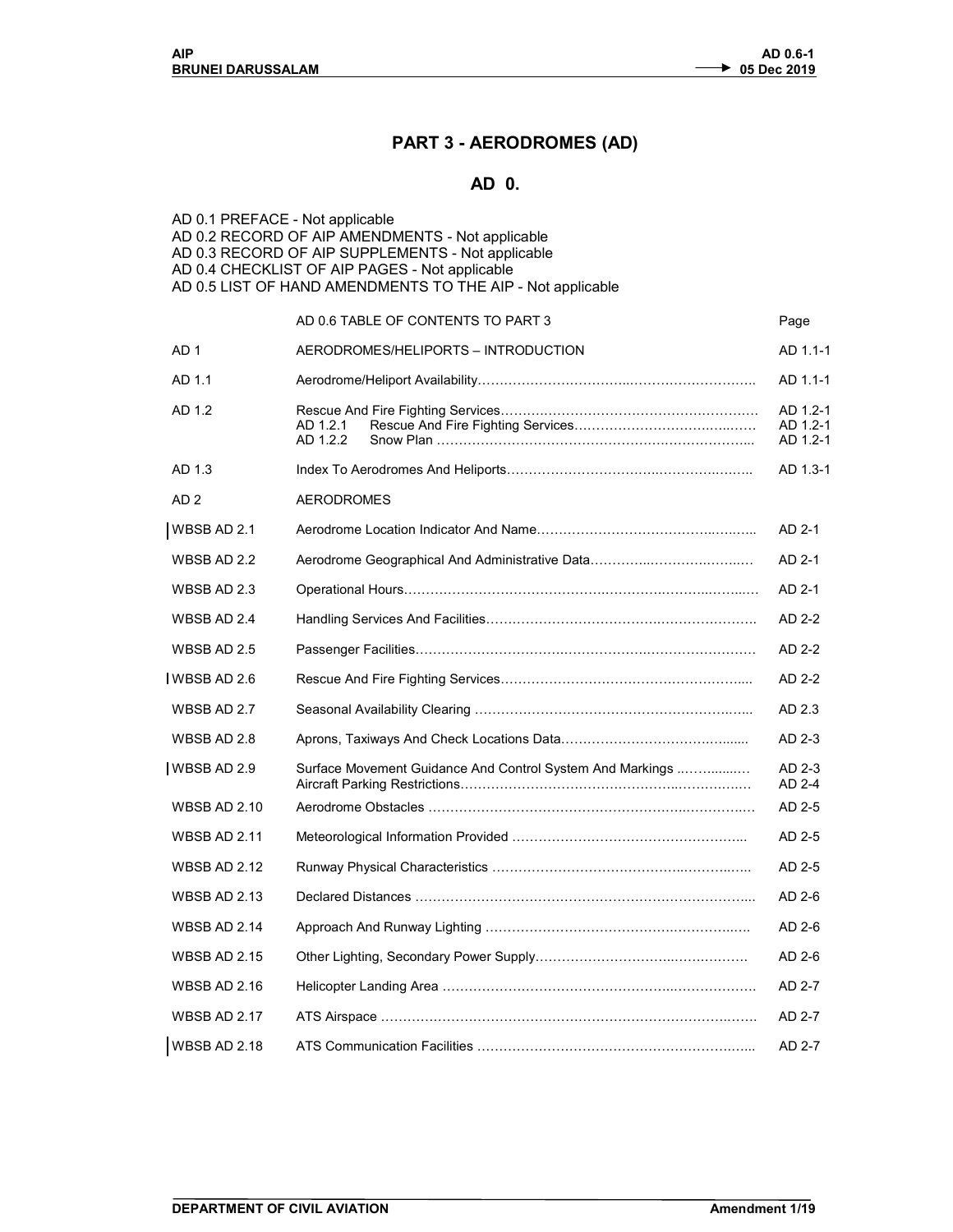## Page

| <b>WBSB AD 2.19</b> |                                                    | AD 2-8  |
|---------------------|----------------------------------------------------|---------|
| <b>WBSB AD 2.20</b> |                                                    | AD 2-9  |
| <b>WBSB AD 2.21</b> |                                                    | AD 2-10 |
| <b>WBSB AD 2.22</b> |                                                    | AD 2-10 |
| <b>WBSB AD 2.23</b> |                                                    | AD 2-12 |
| <b>WBSB AD 2.24</b> |                                                    | AD 2-12 |
|                     |                                                    | AD 2-13 |
|                     |                                                    | AD 2-14 |
|                     | - Aerodrome Obstacle Chart - ICAO Type A (Rwy 21)  | AD 2-15 |
|                     | - Aerodrome Obstacle Chart - ICAO Type A (Rwy 03)  | AD 2-16 |
|                     |                                                    | AD 2-17 |
|                     | Instrument Approach Chart - ICAO (DVOR/DME Rwy 21) | AD 2-18 |
|                     | Instrument Approach Chart - ICAO (ILS/DME Rwy 21)  | AD 2-19 |
|                     | Instrument Approach Chart - ICAO (DVOR/DME Rwy 03) | AD 2-20 |
|                     |                                                    | AD 2-21 |
|                     | Instrument Approach Chart - ICAO (ILS/DME Rwy 03)  | AD 2-22 |

| WBAK AD 2.1         |                                                           | AD 2-1 |
|---------------------|-----------------------------------------------------------|--------|
| WBAK AD 2.2         |                                                           | AD 2-1 |
| WBAK AD 2.3         |                                                           | AD 2-2 |
| WBAK AD 2.4         |                                                           | AD 2-2 |
| WBAK AD 2.5         |                                                           | AD 2-3 |
| WBAK AD 2.6         |                                                           | AD 2-3 |
| WBAK AD 2.7         |                                                           | AD 2-4 |
| WBAK AD 2.8         | Aprons, Taxiways And Check Locations Data/Position        | AD 2-4 |
| WBAK AD 2.9         | Surface Movement Guidance And Control System And Markings | AD 2-4 |
| <b>WBAK AD 2.10</b> |                                                           | AD 2-4 |
| <b>WBAK AD 2.11</b> |                                                           | AD 2-5 |
| WBAK AD 2.12        |                                                           | AD 2-5 |
| WBAK AD 2.13        |                                                           | AD 2-6 |
|                     |                                                           |        |